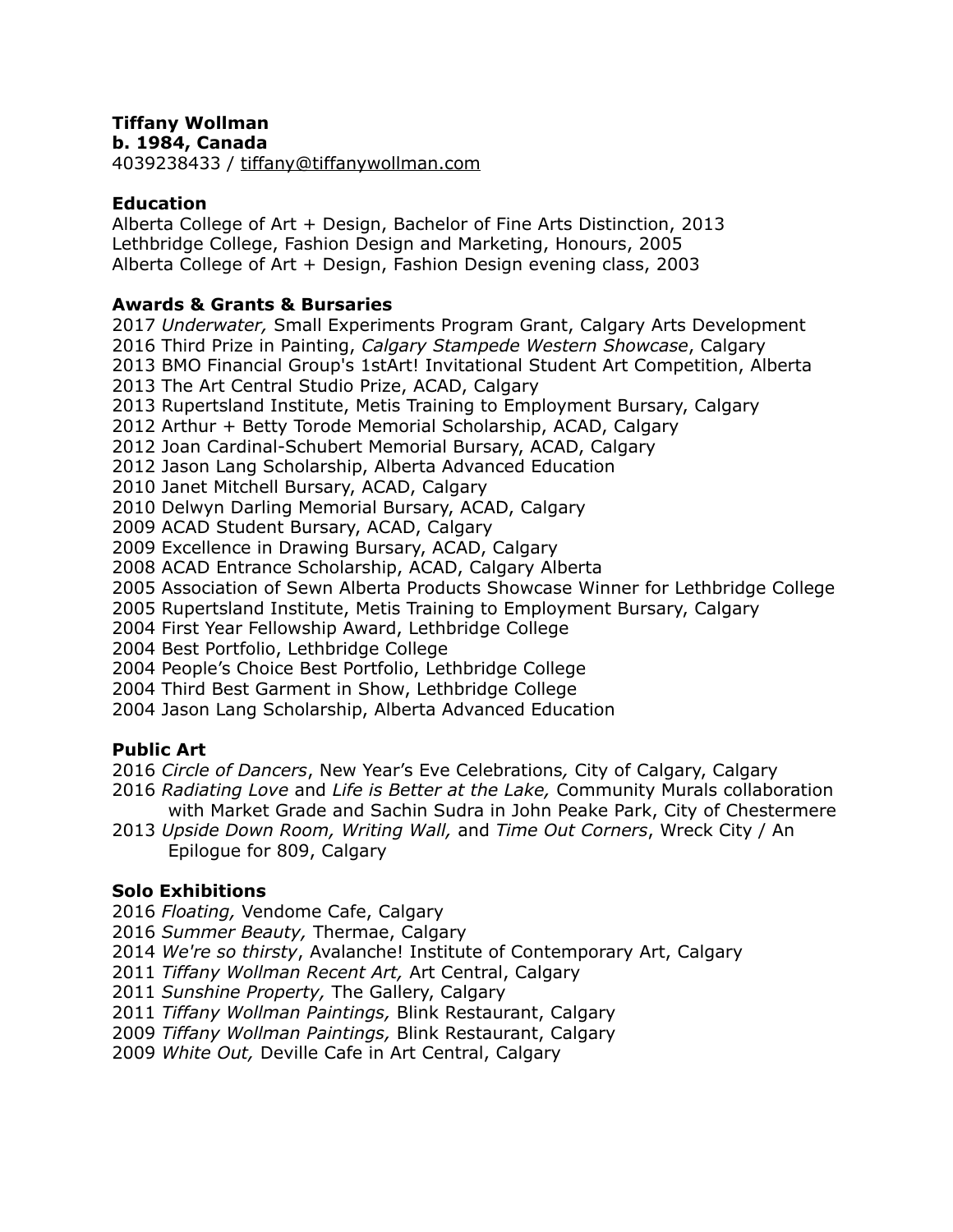#### **Group Exhibitions**

*Factory Party,* Contemporary Calgary Look 2016, Calgary *Bombay Artisan Series,* Online Semi-Finalist, North America *Calgary Stampede Western Showcase,* BMO Centre Stampede Park, Calgary *Open,* Untitled Arts Society Studios, Calgary *Calgary Stampede Western Showcase,* BMO Centre Stampede Park, Calgary *Cinco De Mayo*, Contemporary Calgary, Calgary *Voted Most Likely*, curated by Kim Dorland, Contemporary Calgary, Calgary *CAR – Calgary Artist Review*, Avenue Gallery, Vancouver *This for That*, Malaspina Gallery, Vancouver *Open House Showcase*, Studio Phi, Calgary *BMO Financial Group's 1stArt! Student Invitational Competition Winners*, Museum of Contemporary Canadian Art, Toronto *Grad Show*, Illingworth Kerr Gallery, Calgary *Moving Images and Sound Festival*, Glenbow Museum, Calgary *Narrative Art Exhibition,* Gallery 371, ACAD, Calgary *Five,* The Gallery, Calgary *One Liners,* Art Spot, Calgary *4th Year Painting Exhibition,* ACAD main mall, Calgary *Man vs. Mouse,* The Gallery, Calgary *2nd Annual ACAD Administration Area Art Exhibition,* ACAD, Calgary *One Night Stand,* Eau Claire Market, Calgary *Art & Sole: PF Flyers,* 381 Projects, Toronto *Art & Sole: PF Flyers,* Off The Hook, Montreal *Art & Sole: PF Flyers,* The Gallery, Calgary *Art & Sole: PF Flyers,* Ayden Gallery, Vancouver *Factory Party #8,* Uptown Cinema, Calgary *Solabode Home,* Winter Olympics, Vancouver *Art Broken,* Art Life Gallery, Calgary *Enmax Solabode Home,* U.S. Department of Energy's Solar Decathlon: Team Alberta, Washington D.C., USA *Factory Party #4 - #7,* Uptown Cinema, Calgary *Fashion Designer,* The Bank, Alberta Fashion Week, Calgary *Landscapes: Group Show,* Gallery 101, Calgary *Survey of ACAD curated by Andrea Lothrop,* ACAD, Calgary *ArtaWEARness IIX,* Gallery 371, ACAD, Calgary *ArtaWEARness IIX,* Marion Nicoll Gallery, ACAD, Calgary *Factory Party #2 & #3,* Art Life Gallery, Calgary *NSCAD&ACAD student showcase, NSCAD &* ACAD, Novia Scotia and Calgary **Fashion Exhibitions**  *Boy's Club of Calgary Fashion Show,* Seven Restolounge, Calgary *Calgary Cares: Eye Candy,* Jack Singer Concert Hall, Calgary *+15 Runway Fashion Show,* Community Cloth, Calgary

*Wine Women & Shoes,* Jack Singer Concert Hall, Calgary

*Interactive Paper Doll: High Performance Rodeo,* with Community Cloth, One Yellow Rabbit Performance Theatre, Calgary

*Estella,* Community Cloth Street Fashion Show, Calgary *Sprung,* Hi-Fi Night Club, Calgary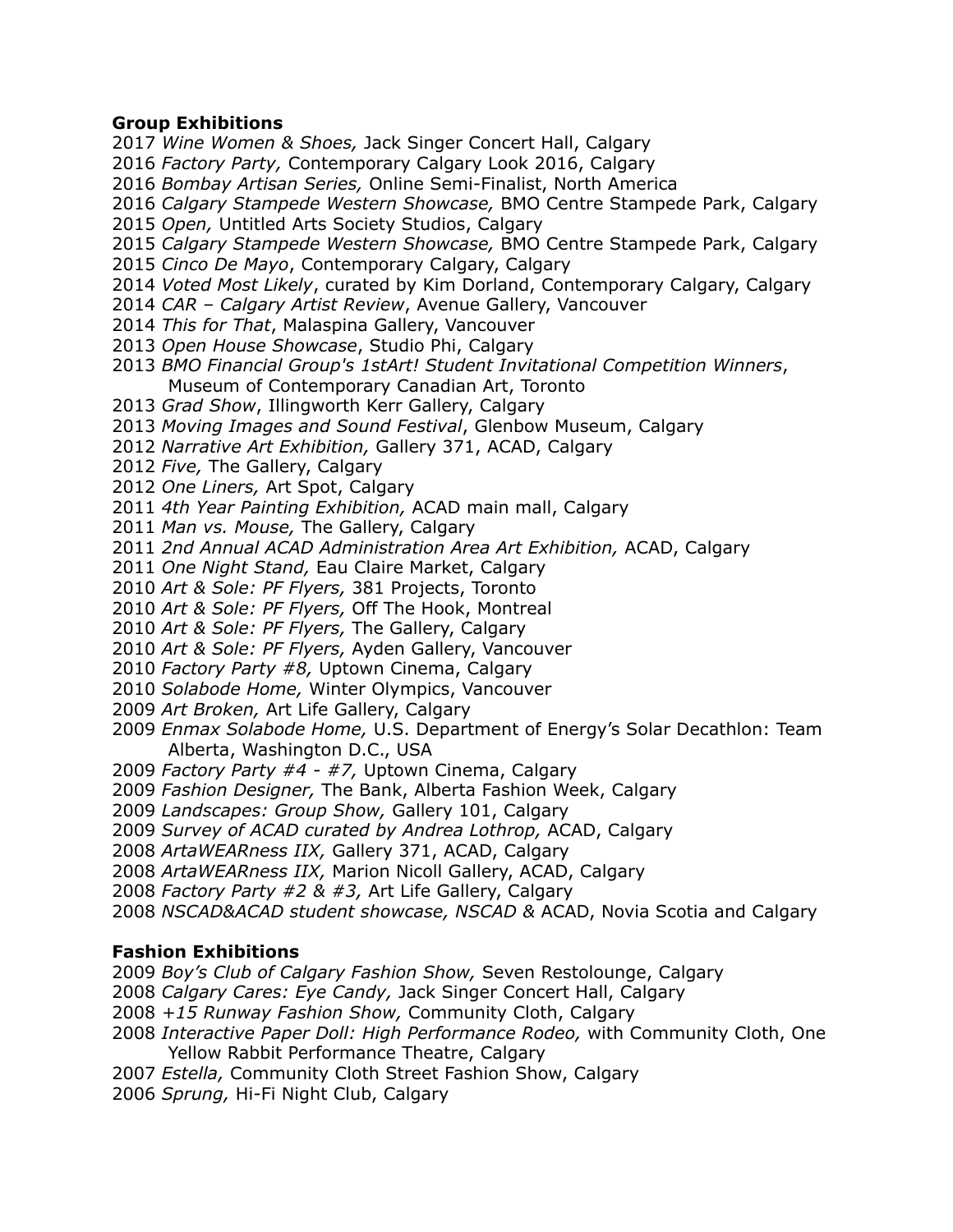*Versus Fashion Competition,* Mynt Nightclub, Calgary *Winners Showcase: Designer Scholarship Recipient for Lethbridge College,*  Association of Sewn Alberta Products, Calgary *Versus Fashion Competition,* Mynt Nightclub, Calgary *Eye Candy: Lethbridge College Student Fashion Show,* University of Lethbridge, Lethbridge *Student Showcase,* Association of Sewn Alberta Products, Calgary *Lethbridge College Student Fashion Show,* Lethbridge Pavillion, Lethbridge

## **Collections**

Alberta College of Art + Design, Calgary Alberta Blink Restaurant & Bar, Calgary Alberta Petroleum Club, Legacy Collection, Calgary Alberta Rose LLP Barristers and Solicitors, Calgary Alberta Private Collections across Canada, United States, United Emirates and Australia

#### **Community & Professional Activities**

| 2017<br>2017     | Calgary Allied Arts Foundation art volunteer for Gallery 505<br>Donate painting to Wine, Women & Shoes, Wood's Homes<br>fundraiser at Jack Singer Concert Hall, Calgary |
|------------------|-------------------------------------------------------------------------------------------------------------------------------------------------------------------------|
| 2016             | Volunteer for Park Fashion show as a Microsoft Illustrator                                                                                                              |
| 2015 - Present   | Private painting commissions                                                                                                                                            |
| $2014$ - Present | Chalkboard artist for local restaurant groups and private                                                                                                               |
| 2014 - 2015      | Studio Artists in Schools Pilot Program with the Calgary Board of<br>Education and ACAD, Rosscarrock Elementary School                                                  |
| 2013 - 2014      | Scenic Painter at F&D Scene Changes, Calgary                                                                                                                            |
| $2012 - 2013$    | Volunteer at Stride Gallery                                                                                                                                             |
| $2008 - 2010$    | Member of Modern Leisure + Factory Parties                                                                                                                              |
| 2009             | Volunteer under Stardale Women's Group Foundation, lent                                                                                                                 |
|                  | fashion designs and mentored female youth from Tsui T'ina                                                                                                               |
|                  | Nation for confidence building fashion shows at Conoco Phillips<br>Theatre in the Glenbow Museum and at the Bowness Boys and<br>Girls Club                              |
| 2008 - 2009      | Studio and organized RSHOWROOM exhibits in Art Central                                                                                                                  |
| 2008             | Fashion Intern at Larsen&Grey and Authentic Clothing, NYC                                                                                                               |
| 2008             | Costume Intern at Glass Eye Pix, Brooklyn, NY                                                                                                                           |
| $2005 - 2008$    | <b>Custom Dress Design</b>                                                                                                                                              |
| $2004 - 2005$    | President and Co-Founder of the Fashion Association at                                                                                                                  |
|                  | Lethbridge College                                                                                                                                                      |
| $2003 - 2016$    | Window displays for local businesses and retail                                                                                                                         |
| 2003             | Model Liaison and Styling volunteer with Patti Falconer Agency                                                                                                          |
|                  | for Miss Teen Calgary 2003                                                                                                                                              |
| 2002             | Appointed Graduation Ceremony Stage and Decor Designer,<br>Chestermere High School                                                                                      |

## **Select Publications + Media Relations**

[Canadian Art, "Must-Sees This Week: January 16 to 22, 2014", http://](http://www.canadianart.ca/openings/2014/01/16/non-painting/) www.canadianart.ca/openings/2014/01/16/non-painting/